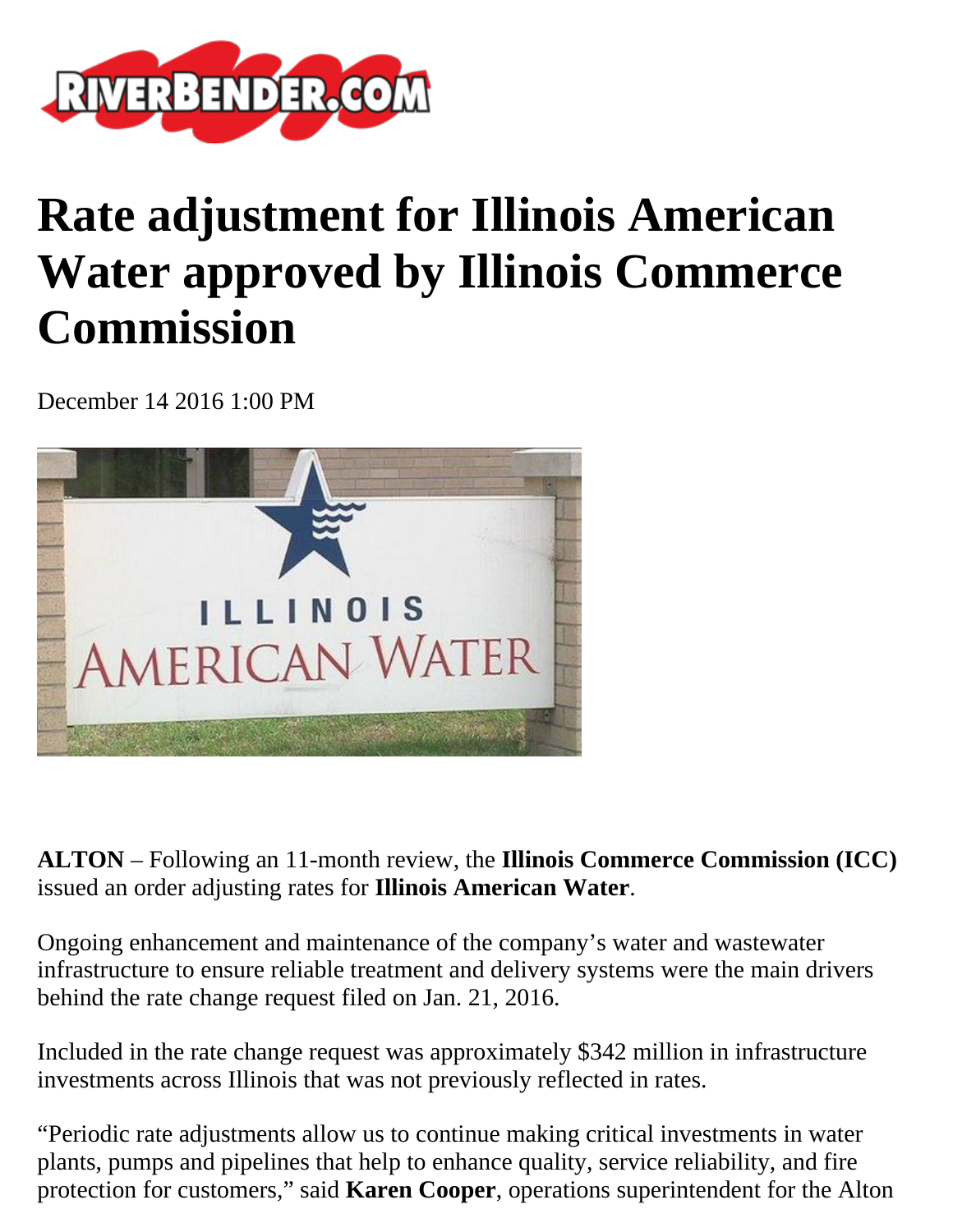District. "Reliable water service is essential to everyday life and a community's strong economy."

**Illinois American Water President Bruce Hauk** added the company has worked to control costs, reducing operating expenses by about 3 percent since the last rate order, while providing customers with nationally- recognized service. Illinois American Water received the J.D. Power award for ranking "Highest in Customer Satisfaction among Water Utilities in the Midwest" according to J.D. Power's 2016 Water Utility Residential Customer Satisfaction StudySM. The utility also achieved the highest score in the region for price and communications. Hauk said, "Customer satisfaction is a top priority for our team. J.D. Power's recognition of our team reinforces our efforts for continuous improvement so we can provide quality service at a fair price."

The new rates resulting from the order are expected to take effect Jan. 1, 2017. The last change in base rates occurred over four years ago in 2012. Illinois American Water cannot change base rates without ICC approval.

The company estimates, pending final approval from the ICC staff, a residential customer with a?5/8-inch meter in the company's Alton District using 4,500 gallons of water per month will pay about 12 cents more per day, or \$3.54 more per month. The monthly bill will be approximately \$46.38 (excludes fire protection charges, municipal taxes and franchise fees, which vary by community). Customers will continue to receive quality, reliable water service at a good value.

According to Cooper, local investments included replacing and installing fire hydrants, valves, meters and approximately 6.5 miles of water main. Also included is the installation of an additional high service pump.

The need to upgrade water and sewer systems is a national challenge. In 2013, the American Society of Civil Engineers said an estimated \$1 trillion in capital spending would be needed across the nation over 25 years to replace thousands of miles of pipe, upgrade treatment plants and comply with stricter water quality standards. Illinois American Water is addressing this challenge.

Illinois American Water's rates are based on the costs of providing water and sewer service as reviewed and approved by the ICC. While many municipally-owned water systems are able to cover costs with taxes, fees and other revenue sources as a way to keep water bills lower, investor-owned, regulated water utilities are required to recover all costs through water rates charged on the customer's bill.

Customers will receive communication further explaining the rate change. Customers needing assistance paying their water bills can access the company's H2O Help to